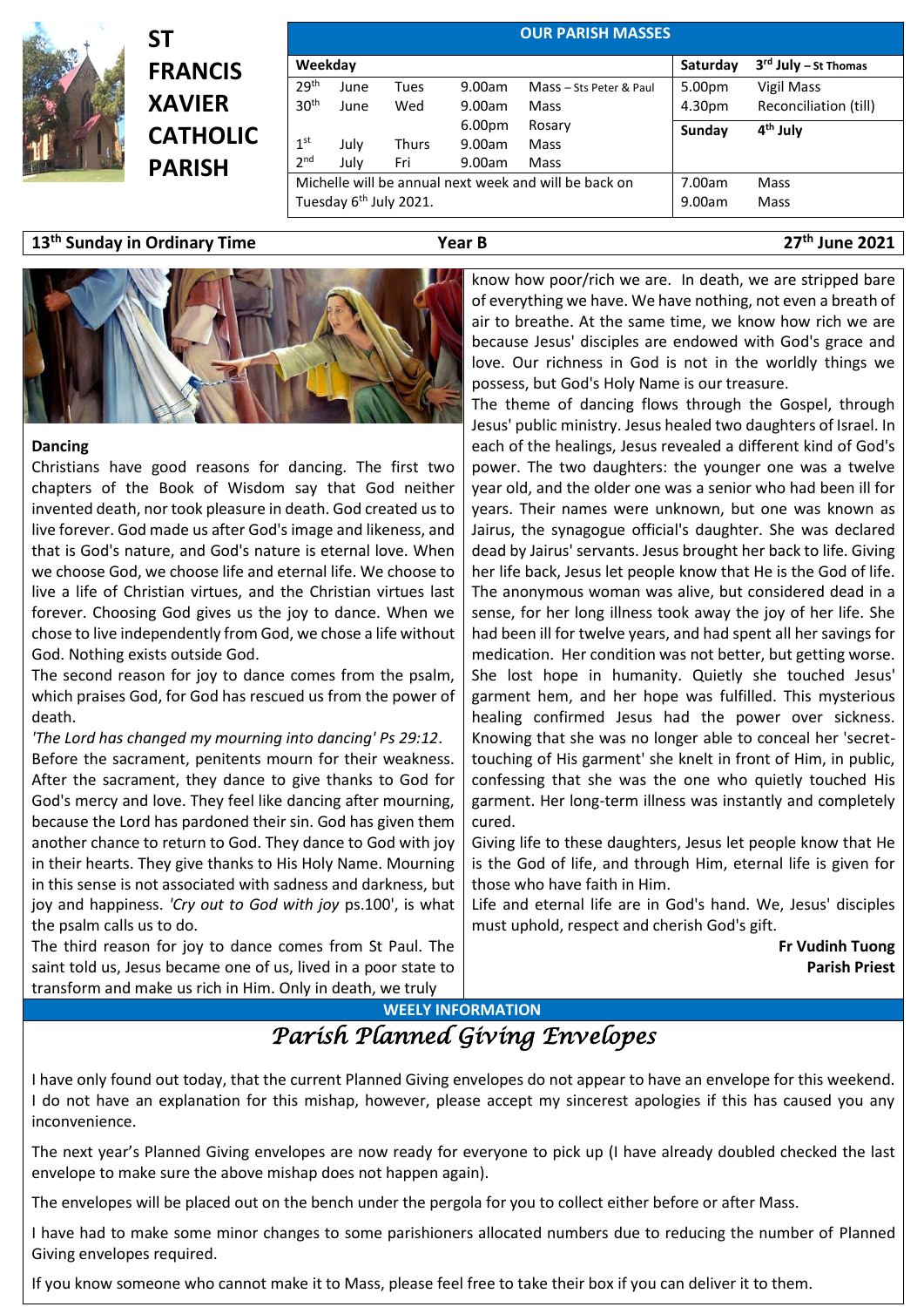| If you are experiencing any symptoms such as a cough, fever, sore throat, shortness of breath, please stay home and contact your health care provider for advice.                                                               |                                                                                                    |                  |  |  |  |  |  |
|---------------------------------------------------------------------------------------------------------------------------------------------------------------------------------------------------------------------------------|----------------------------------------------------------------------------------------------------|------------------|--|--|--|--|--|
| <b>WEELY INFORMATION</b>                                                                                                                                                                                                        |                                                                                                    |                  |  |  |  |  |  |
| June 2021 Baptism's                                                                                                                                                                                                             | <b>Responsorial Psalm</b>                                                                          |                  |  |  |  |  |  |
|                                                                                                                                                                                                                                 | I will praise you, Lord,                                                                           |                  |  |  |  |  |  |
| Baptised in the name of the                                                                                                                                                                                                     | for you have rescued me.                                                                           |                  |  |  |  |  |  |
| Father,                                                                                                                                                                                                                         |                                                                                                    |                  |  |  |  |  |  |
| and of the Son,                                                                                                                                                                                                                 | <b>Gospel Acclamation</b>                                                                          |                  |  |  |  |  |  |
| and of the Holy Spirit                                                                                                                                                                                                          | Alleluia, Alleluia!                                                                                |                  |  |  |  |  |  |
|                                                                                                                                                                                                                                 |                                                                                                    |                  |  |  |  |  |  |
|                                                                                                                                                                                                                                 | Our Saviour Jesus Christ has done away with death<br>and brought us life through his gospel.       |                  |  |  |  |  |  |
| <b>Emilee Young</b>                                                                                                                                                                                                             |                                                                                                    |                  |  |  |  |  |  |
| <b>Gemma Arndell</b>                                                                                                                                                                                                            | Alleluia, Alleluia!                                                                                |                  |  |  |  |  |  |
| Vaeona Falaniko Kalolo                                                                                                                                                                                                          |                                                                                                    |                  |  |  |  |  |  |
|                                                                                                                                                                                                                                 |                                                                                                    |                  |  |  |  |  |  |
|                                                                                                                                                                                                                                 | <b>PASTORAL MATTERS</b>                                                                            |                  |  |  |  |  |  |
| <b>Prayer for the Sick</b>                                                                                                                                                                                                      | Reading – $14th$ Sunday in Ordinary Time – $4th$ July                                              |                  |  |  |  |  |  |
| Hudson Mc Hardy, Keith Auld, Lin Merrian, Marj                                                                                                                                                                                  | $1st$ Reading                                                                                      | Ezek 2:2-5       |  |  |  |  |  |
| Robbin, Kim Shadwell, Jackie Ledger, Amy and                                                                                                                                                                                    | $2nd$ Reading                                                                                      | 2 Cor 12:7-10    |  |  |  |  |  |
| Reagan Whiteman, Sarah Kathleen Jones, Phil                                                                                                                                                                                     | Gospel                                                                                             | Mk 6:1-6         |  |  |  |  |  |
| O'Dwyer, Peter Eddy, Angus Eddy, Michael Hancock, Almira                                                                                                                                                                        | Baptism at St Francis Xavier, Goodna                                                               |                  |  |  |  |  |  |
| Ann James, Finley McHardy, Nyaweir Ring, Kylie Herbert.                                                                                                                                                                         | The next Baptism will be 18 <sup>th</sup> July 2021                                                |                  |  |  |  |  |  |
|                                                                                                                                                                                                                                 | Please keep in touch with the Parish Office as the                                                 |                  |  |  |  |  |  |
| $28^{th}$ June – $4^{th}$ July<br><b>Reborn in Eternal Life</b>                                                                                                                                                                 | current restrictions may change at any time.                                                       |                  |  |  |  |  |  |
| Eddie Brose, Ivona Samuelu, Mary Loan, Mary Van, Joy                                                                                                                                                                            | Baptisms are held on the third Sunday of each month during the                                     |                  |  |  |  |  |  |
| Davies, David Leslie, Mary Stirling, Frederick Larter, Elviene                                                                                                                                                                  | 9am Mass.<br>Please contact the Parish Office for more                                             |                  |  |  |  |  |  |
| Larter, Mary Hansen, Matta Nguyen Thi Tuoi, Felomena                                                                                                                                                                            | information.                                                                                       |                  |  |  |  |  |  |
| Santos.                                                                                                                                                                                                                         | <b>Home Visit</b>                                                                                  |                  |  |  |  |  |  |
|                                                                                                                                                                                                                                 | Due to COVID, the priest is not currently available for any home                                   |                  |  |  |  |  |  |
|                                                                                                                                                                                                                                 | visits. Please contact the parish office for any further updates.                                  |                  |  |  |  |  |  |
|                                                                                                                                                                                                                                 |                                                                                                    |                  |  |  |  |  |  |
| <b>Recently Deceased</b>                                                                                                                                                                                                        |                                                                                                    |                  |  |  |  |  |  |
| Ruby Pronk, Petty Taulapapa Pati, Dominic Duy, Jim Hilton, Marcu Tamas, Jean Silvester.<br>Loop System The Church is fitted with a loop system. If you wear a hearing aid, set the control to the 'T' to obtain a better sound. |                                                                                                    |                  |  |  |  |  |  |
| $\mathbf{u}(\mathbf{r})$                                                                                                                                                                                                        |                                                                                                    |                  |  |  |  |  |  |
|                                                                                                                                                                                                                                 | <b>WEELY INFORMATION</b>                                                                           |                  |  |  |  |  |  |
| Peter's Pence - $3^{rd}$ & $4^{th}$ July                                                                                                                                                                                        |                                                                                                    | Posítíons Vacant |  |  |  |  |  |
|                                                                                                                                                                                                                                 |                                                                                                    |                  |  |  |  |  |  |
| This year's retiring collection is happening the weekend after                                                                                                                                                                  | <b>Booval</b> – Pastoral Ministry Co-ordinator – 15hrs/week                                        |                  |  |  |  |  |  |
| the Feast of Sts Peter and Paul.                                                                                                                                                                                                | Booval - Parish Secretary - 20hrs/week                                                             |                  |  |  |  |  |  |
|                                                                                                                                                                                                                                 | For additional information, please visit the Archdiocese of Brisbane                               |                  |  |  |  |  |  |
| Thus being the 3rd and 4 <sup>th</sup> July 2021 (14 <sup>th</sup> Sunday of Ordinary                                                                                                                                           | https://clientapps.jobadder.com/68451/aob-internal-<br>website                                     |                  |  |  |  |  |  |
| Time).                                                                                                                                                                                                                          | career-opportunities                                                                               |                  |  |  |  |  |  |
|                                                                                                                                                                                                                                 | Bracken Ridge - Sacramental Co-ordinator - casual                                                  |                  |  |  |  |  |  |
| We can all join in communion with the Catholic faithful                                                                                                                                                                         | Goodna - Parish Secretary - 12hrs/week                                                             |                  |  |  |  |  |  |
| throughout the world in support of the charitable works of                                                                                                                                                                      | For additional information, please visit the Archdiocese of Brisbane                               |                  |  |  |  |  |  |
|                                                                                                                                                                                                                                 | website https://brisbanecatholic.org.au/ and to careers.                                           |                  |  |  |  |  |  |
| the Holy See.                                                                                                                                                                                                                   |                                                                                                    |                  |  |  |  |  |  |
| <b>WEEKLY KNOWLEDGE</b>                                                                                                                                                                                                         |                                                                                                    |                  |  |  |  |  |  |
| The church evangelises and is herself evangelised through the beauty of the liturgy, which is both a celebration of the task of                                                                                                 |                                                                                                    |                  |  |  |  |  |  |
|                                                                                                                                                                                                                                 | evangelisation and the source of her renewed self-giving.<br>ORDO 2021 Evangelii Gaudium (2013) 24 |                  |  |  |  |  |  |
|                                                                                                                                                                                                                                 |                                                                                                    |                  |  |  |  |  |  |
|                                                                                                                                                                                                                                 |                                                                                                    |                  |  |  |  |  |  |
| Partaking in the Eucharist commits us to others, especially the poor, teaching us to pass from the flesh of Christ to the flesh                                                                                                 |                                                                                                    |                  |  |  |  |  |  |
| of our brothers and sisters, in whom he waits to be recognised, served, honoured and loved by us.<br>ORDO 2021 Pope Francis                                                                                                     |                                                                                                    |                  |  |  |  |  |  |
| <b>Catechesis on the Mass 2018</b>                                                                                                                                                                                              |                                                                                                    |                  |  |  |  |  |  |
|                                                                                                                                                                                                                                 |                                                                                                    |                  |  |  |  |  |  |
| <b>PARISH CONTACTS</b>                                                                                                                                                                                                          |                                                                                                    |                  |  |  |  |  |  |
| <b>St Francis Xavier Primary School</b><br>6 Church Street, PO Box 450, Goodna Old 4300                                                                                                                                         |                                                                                                    |                  |  |  |  |  |  |

**Agriculture Contact us**<br> **Contact us** 6 Church Street, Goodna QLD Australia 4300 **Postal Address:** PO Box 402, Goodna QLD Australia 4300<br>Telephone: (07) 3818 0100<br>*Kids wbo care* Fax: (07) 3818 2171

**PARISH CONTACTS**<br>6 Church Street, PO Box 450, Goodna Qld 4300 Telephone: 07 3818 0111<br>Telephone: 07 3818 0111<br>Email: goodna@bne.catholic.net.au Website: www.stfrancisxaviergoodna.org.au<br>Parish Clergy: Fr Vudinh Tuong PP<br>Parish Secretary: Michelle Castell



**Funeral services with** faith, dignity and compassion



www.holycrossfunerals.com

Phone: 07 3293 0555